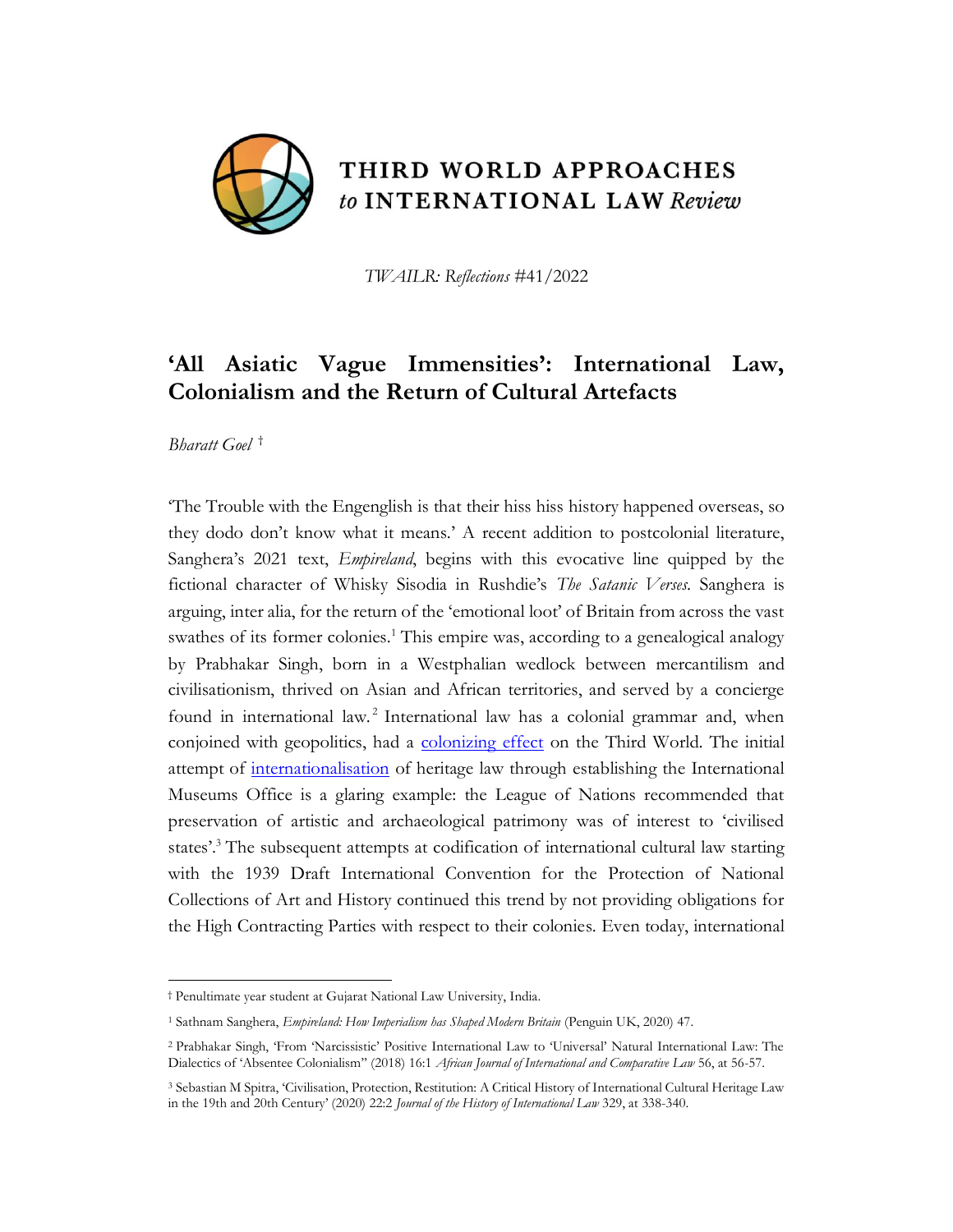cultural law offers a fertile ground for the manifestation of various 'dark sides'. One of these is the adroit misuse of colonial syntax under the collective shade of an 'authorized heritage discourse'.<sup>4</sup> This hegemonic discourse, proposed by Western practitioners and experts acting as 'cultural brokers', creates a problem of gaze. Lixinski calls this an exclusionary 'conservation paradigm'.<sup>5</sup> The corpus of international cultural law under the various UNESCO conventions views heritage through a Euro-American gaze of universalism, uniformity, protective custody, state sovereignty, and economic development. When these Euro-American institutions are not viewing cultural heritage as souvenirs, they customarily invoke human rights, albeit excessively focussing on individual rights. Their gaze is from the First World; it is from a distance, with limited interaction with subaltern stakeholders and traditional communities  $\epsilon - a$ gaze reminiscent of Yeats' 'Asiatic vague immensities' in *The Statues*.

This Reflection argues for a chance for redemption of international cultural law, while making a case for the decolonization of European museums through the return of colonial plundered art to communities of origin and the realization of their right to recover their cultural assets. The Third World is still grappling with its *un passé qui ne passe pas*, 7 and the return of portable and tangible heritage including cultural artefacts such as statues, books, paintings, handicrafts, relics, friezes, ecofacts and manuports is a recurring question. In 2020, the French National Assembly voted to deaccession its museums, and return to [Benin](https://www.bbc.com/news/world-europe-55356374) twenty-six sub-Saharan colonial artefacts and a throne looted as spoils in 1892 from the former Kingdom of Dahomey, and return to [Senegal](https://www.bbc.com/news/world-africa-50458081) a nineteenth-century sword. Previously, the French President [admitted](https://www.aljazeera.com/news/2021/1/20/macron-rules-out-official-apology-for-colonial-abuses-in-algeria) that colonization was tantamount to a crime against humanity. This has triggered a dialectic debate over the return of irreplaceable cultural heritage in the context of the still prevalent ill-effects of colonization as manifested in the form of racial discrimination, postcolonial territorial or sovereignty disputes, irreversible economic drain of former colonies, the stuttering pace of multilateralism, and so on. Coupled with the question of owin[g reparations](https://www.ohchr.org/en/NewsEvents/Pages/DisplayNews.aspx?NewsID=25224&LangID=E) and the vehement calls fo[r iconoclasm](https://www.nationalgeographic.com/history/article/confederate-monuments-fall-question-how-rewrite-history) (including, among other things, the removal or destruction of the confederate statues of colonial figures and changing of racist eponyms as a part of the Black Lives Matter protests), reversing colonial amnesia constitutes arguably the primary challenge, contingent upon the solution of which rests the efficacy of international cultural law.

<sup>4</sup> Lucas Lixinski, 'Luci e Ombre: The Bright and Dark Sides of International Heritage Law' (2013) 22:1 *The Italian Yearbook of International Law Online* 133, at 144-145.

<sup>&</sup>lt;sup>5</sup> Lucas Lixinski, *International Heritage Law for Communities: Exclusion and Reimagination* (OUP, 2019) 202.

<sup>6</sup> Ibid, 150-151.

<sup>7</sup> Keun- Guwan Lee, 'Chapter 35: Asia' in Francesco Francioni & Ana Filipa Vrdoljak (eds.), *The Oxford Handbook of International Cultural Heritage Law* (OUP, 2020) [hereafter, 'Francioni & Vrdoljak (2020)'] 835, at 848.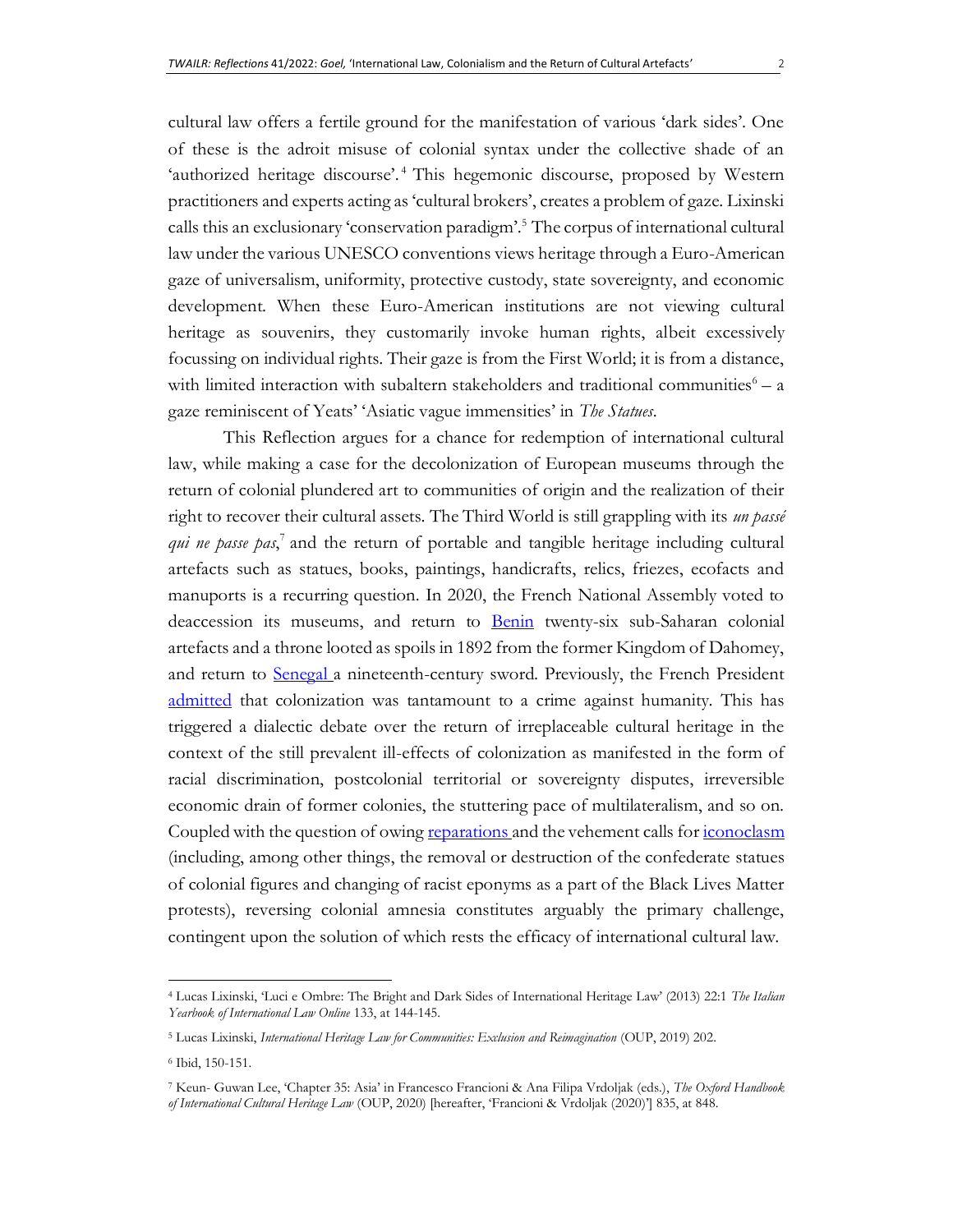This Reflection attempts to, first, establish the importance of tangible and portable antiquities as a part of cultural heritage and for the development of community identity; second, look into the doctrinal divide between universalism and nationalism; third, analyse the applicability and binding value of the various UNESCO and UNIDROIT conventions; fourth, explore the alternate human rights approach premised on the concept of state succession and self-determination; and last, gauge the crystallization of customary international law in this regard.

# **Construing Culture Without Heritage, Heritage Without Culture**

Cultural heritage cannot be delimited exhaustively; it [encompasses](http://www.unesco.org/new/en/culture/themes/illicit-trafficking-of-cultural-property/unesco-database-of-national-cultural-heritage-laws/frequently-asked-questions/definition-of-the-cultural-heritage/) both tangible cultural and intellectual property as well as non-material intangible aspects of a culture associated with its communities. The prefix 'cultural' is not merely a stylistic addition and requires some unpacking. These tangible and intangible properties obtain cultural value [interpreted in the context](https://www.cambridge.org/core/services/aop-cambridge-core/content/view/S094073919200033X) of their history and geography, and in relation to the communities, their ancestral legacy, and cultural development.<sup>8</sup> This makes them not only tokens of the past, but integral to a community's esteem and a part of its [continuous identity development.](https://undocs.org/pdf?symbol=en/A/71/317)<sup>9</sup> Moreover, culture thrives in its natural environment, oftentimes sacred.<sup>10</sup> Once divorced from therein, such antiquities are reduced to mere commercial commodities and [lose their heritage character.](https://ir.lawnet.fordham.edu/cgi/viewcontent.cgi?article=1359&context=ilj)<sup>11</sup> They no longer play a part in civilizational harmony or development and may threaten communities and their heritage with extinction.<sup>12</sup> This acknowledgement of the intergenerational, environmental, and anthropological character of these objects, and their belongingness to a particular peoples, clan or territory that would form their interpretative reference points, compelled drafters to use the term cultural heritage instead of cultural property in the first place and justified their protection under international law.<sup>13</sup>

Lost cultural heritage as it will be discussed in this article entails, among other things, objects damaged or taken as bounty in armed conflicts, wars, crimes against

<sup>8</sup> Lyndel V Prott & Patrick J O'Keefe, 'Cultural Heritage or Cultural Property' (1992) 1:2 *International Journal of Cultural Property* 307, at 311.

<sup>9</sup> 'Report of the Special Rapporteur in the field of cultural rights', UN General Assembly Official Records, Seventyfirst Session, 2016, A/71/317 at para 6.

<sup>10</sup> Dalee Smabo Dorough & Siegfried Wiessner, 'Chapter 18: Indigenous Peoples and Cultural Heritage' in Francioni & Vrdoljak (2020) 407, 410.

<sup>11</sup> Roger W Mastalir, 'A Proposal for Protection of the "Cultural" and "Property" Aspects of Cultural Property Under International Law' (1992) 16:4 *Fordham International Law Journal* 1033, at 1039.

<sup>12</sup> Anthanasios Yupsanis, 'Cultural Property Aspects in International Law: The Case of the (Still) Inadequate Safeguarding of Indigenous Peoples' (Tangible) Cultural Heritage' (2011) 58 *Netherlands International Law Review* 335, at 338.

<sup>13</sup> Ibid, 343.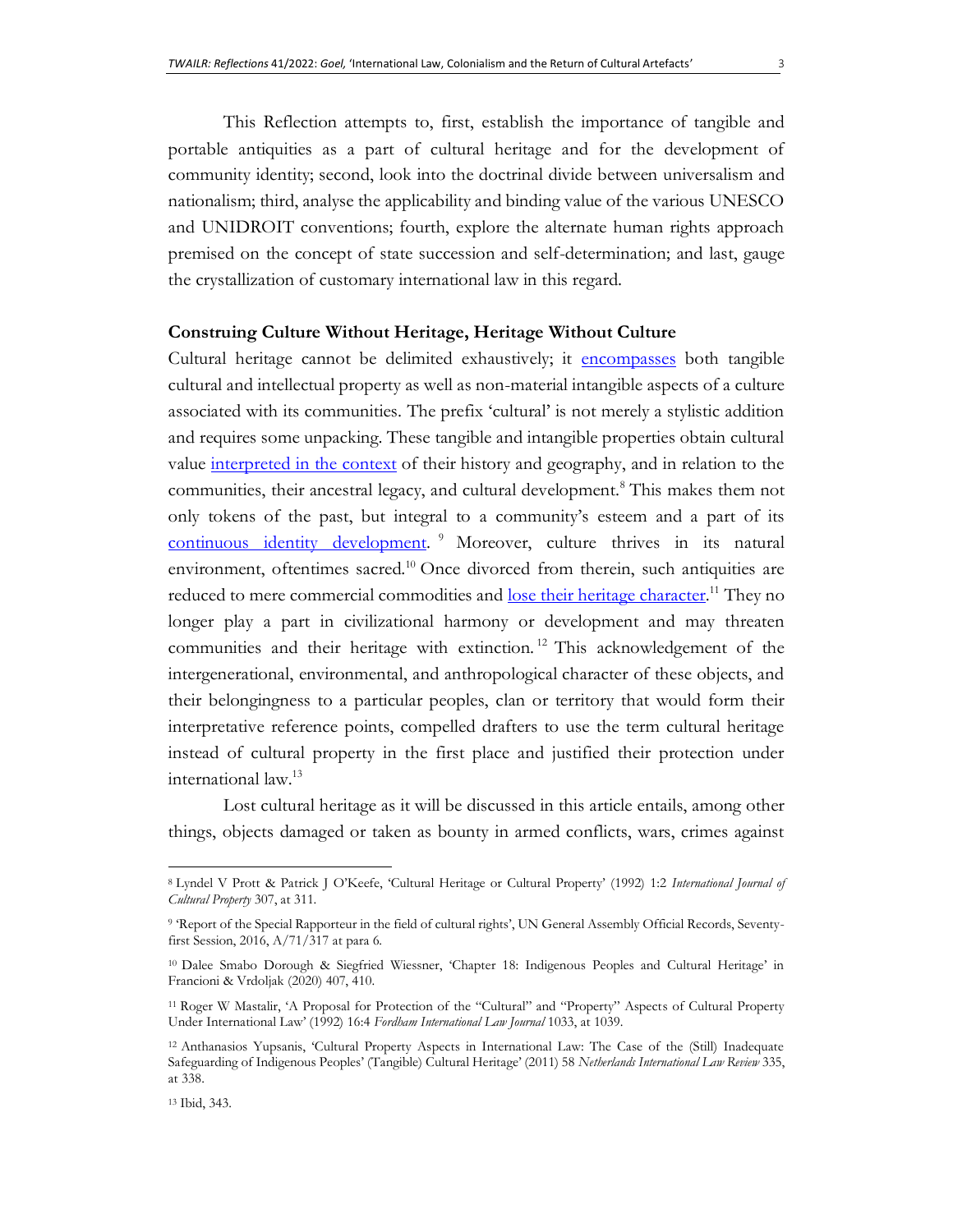humanity, or genocide. It includes for example organized looting of Jewish property during the Holocaust, objects stolen or illicitly traded during peacetime, and objects taken during colonial expropriation.<sup>14</sup> The *first two categories* are subject to adequate protection in private international law, domestic statutes,<sup>15</sup> as well as the decisions of the [International Court of Justice,](https://www.icj-cij.org/public/files/case-related/151/151-20131111-JUD-01-00-EN.pdf) the [International Criminal Court,](https://www.icc-cpi.int/Pages/item.aspx?name=pr1329) and ad hoc [tribunals.](https://www.icty.org/x/cases/miodrag_jokic/tjug/en/jok-sj040318e.pdf) However, colonial expropriation has scant mention. Apart from the level of protection, even the [preferred terminologies are different](https://voelkerrechtsblog.org/artefact-or-heritage/). While 'restitution' refers to the restoring of cultural heritage lost to theft, trade, armed conflicts or unlawful excavations, 'return' is used to imply the restoring of antiquities subject to colonial accession.

### **Universalism Versus Nationalism**

Cultural universalism or internationalism is posited on the idea that cultural heritage cannot be cabined within state boundaries and belongs collectively to all humankind.<sup>16</sup> The 1972 UNESCO Convention Concerning the Protection of the World Cultural [and Natural Heritage](https://whc.unesco.org/archive/convention-en.pdf) provides that 'outstanding universal value from a historical, aesthetic, ethnological or anthropological point of view' is a qualifier for considering an object or a group of objects as cultural or natural heritage. Once classified, cultural or natural heritage becomes of 'outstanding interest and therefore needs to be preserved as part of the world heritage of mankind as a whole'*.* The rationale is an extension from the collective responsibility of states to safeguard cultural property. This idea is iterated in the 1954 Hague Convention for the Protection of Cultural [Property,](http://portal.unesco.org/en/ev.php-URL_ID=13637&URL_DO=DO_TOPIC&URL_SECTION=201.html) which considers any damage to cultural heritage and property anywhere as damage to the cultural heritage of all humankind.

Universalists argue that the distribution of cultural heritage across continents ties cultures together and promotes a [shared](https://www.hermitagemuseum.org/wps/portal/hermitage/news/news-item/news/1999_2013/hm11_1_93/?lng=) heritage, knowledge, and dialogue. This way museums become reinterpretative agents of 'interculturality'. This is the stance of the United States and others, as reflected in the *travaux préparatoires* of the [Recommendation on the Means of Prohibiting and Preventing the Illicit Export,](http://portal.unesco.org/en/ev.php-URL_ID=13083&URL_DO=DO_TOPIC&URL_SECTION=201.html)  [Import and Sale of Cultural Property of 1964.](http://portal.unesco.org/en/ev.php-URL_ID=13083&URL_DO=DO_TOPIC&URL_SECTION=201.html)<sup>17</sup> Universalists argue that European museums are non-sectarian, cosmopolitan, and encyclopaedic in outlook, and since

<sup>14</sup> Karen Goepfert, 'The Decapitation of Rameses II' (1995) 13:2 *Boston University International Law Journal* 503, at 504.

<sup>15</sup> Elizabeth A Klesmith, 'Nigeria and Mali: The Case for Repatriation and Protection of Cultural Heritage in Post-Colonial Africa' (2014) 4:1 *Notre Dame Journal of International & Comparative Law* 45, at 49.

<sup>16</sup> Yupsanis (2011) 344.

<sup>17</sup> Ana Filipa Vrdoljak & Lynn Meskell, 'Chapter 2: Intellectual Cooperation Organisation, UNESCO, and the Culture Conventions' in Francioni & Vrdoljak (2020) 32.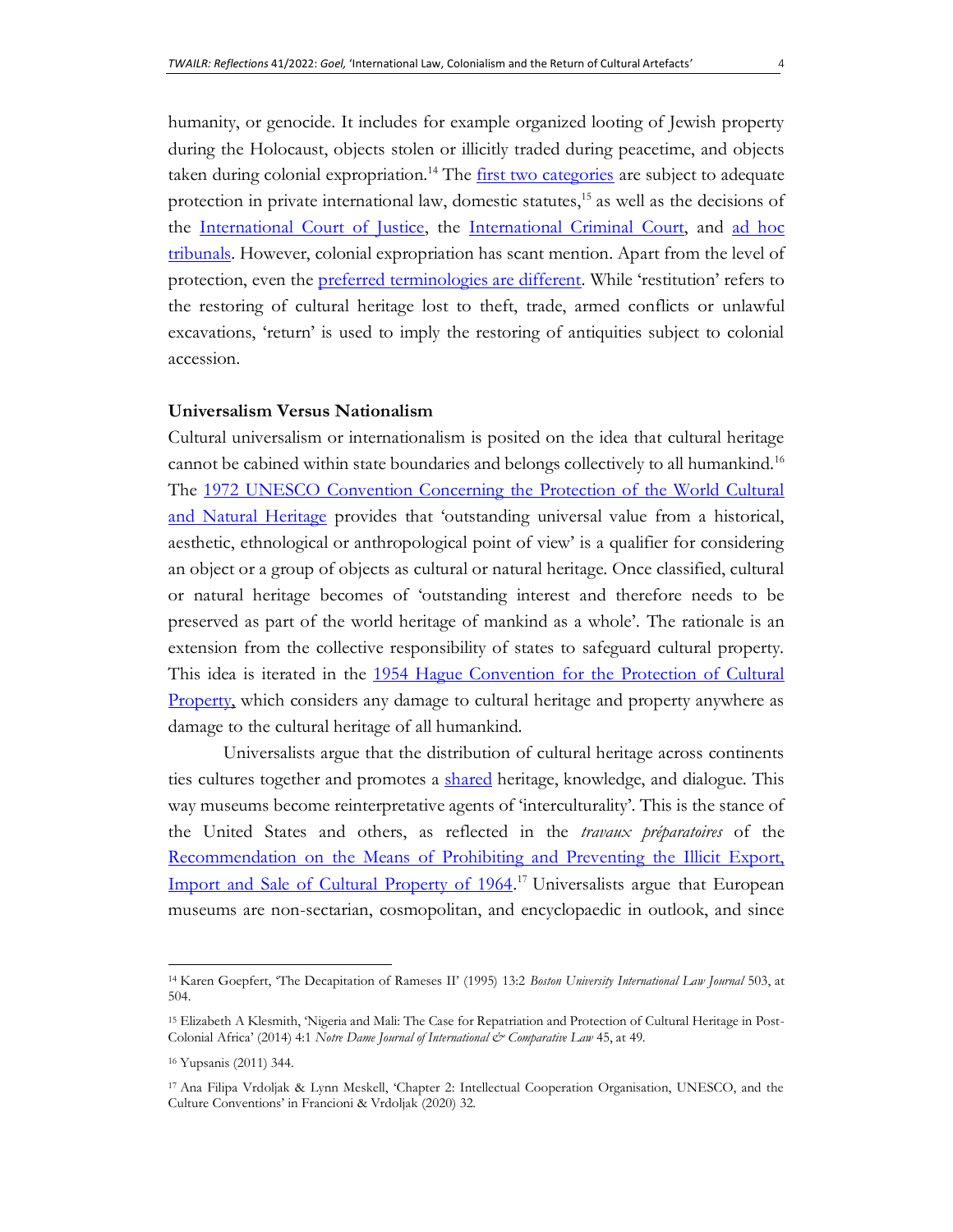they are endowed with resources and archaeological technologies, they are capable of offering better protection and wider public accessibility to cultural heritage than communities of origin themselves or national museums in the Third World.<sup>18</sup>

On the other hand, cultural nationalism advocates the return of colonial artefacts on the grounds that the tangible link between a community's cultural heritage and their territory of origin must not be severed if there is to be a proper interpretation of the cultural heritage. This includes reconstruction of the past and present ethnic identities of the peoples and preventing the turning of the ['societies of origin](https://www.cambridge.org/core/services/aop-cambridge-core/content/view/1C0E93855E9919562A90534224164BEA/S0922156520000370a.pdf/div-class-title-reckoning-with-colonial-injustice-international-law-as-culprit-and-as-remedy-div.pdf) from [history's objects into subjects'](https://www.cambridge.org/core/services/aop-cambridge-core/content/view/1C0E93855E9919562A90534224164BEA/S0922156520000370a.pdf/div-class-title-reckoning-with-colonial-injustice-international-law-as-culprit-and-as-remedy-div.pdf).<sup>19</sup> Cultural nationalists argue that cultural property constitutes a part of national cultural heritage. This stance is supported by the [1970](http://portal.unesco.org/en/ev.php-URL_ID=13039&URL_DO=DO_TOPIC&URL_SECTION=201.html)  [UNESCO Convention on the Means of Prohibiting and Preventing the Illicit Import,](http://portal.unesco.org/en/ev.php-URL_ID=13039&URL_DO=DO_TOPIC&URL_SECTION=201.html)  [Export, and Transfer of Ownership of Cultural Property,](http://portal.unesco.org/en/ev.php-URL_ID=13039&URL_DO=DO_TOPIC&URL_SECTION=201.html) which suggests that cultural property is a part of the national culture, the true value of which can be appreciated only in relation to the civilizational origin, history, and traditional setting.

History is witness to the damage caused to artefacts as they were negligently uprooted and transported out of colonized countries. For example, the original sculpture panels of the *Amravati Stupa* in present-day Andhra Pradesh, India, were excavated by Sir Walter Elliot in 1854 and then taken away to far off places and used as lawn adornments by colonial officers. The panels suffered great damage en route, impeding reconstruction efforts of the monument in India. Similarly, the ancient [Greek Elgin marbles,](https://www.theguardian.com/uk/1999/nov/12/helenasmith) which were removed from the temples in the Acropolis of Athens, suffered a great deal of discolouration and damage due to pollution after transportation to London, accidents, vandalism, thefts, and erroneous cleaning and moulding. 'Secured' in Western metropolitan cities, these antiquities are not within the practical reach of the peoples from their respective societies of origin, nor readily available for scholarly or educational work. According to Felwine Sarr and Bénédicte [Savoy](http://restitutionreport2018.com/sarr_savoy_en.pdf) in [the 2018 report](http://restitutionreport2018.com/sarr_savoy_en.pdf) commissioned by the French government, African national museums have only around three thousand cultural heritage objects of minor significance. Historians, art aficionados, and researchers can attest that accessioning images of artefacts, manuscripts, and so on in the West entails a herculean ordeal through intellectual property barriers and expensive reproduction requests.

Admittedly, the interchange of cultural property among various nations fosters cultural exposure and appreciation for diversity. However, scholars have warned against reading interchange as synonymous to exchange or retention.<sup>20</sup> Societies of

<sup>18</sup> Evelien Campfens, 'Whose Cultural Objects? Introducing Heritage Title for Cross-Border Cultural Property Claims' (2020) 67 *Netherlands International Law Review* 257, 266.

<sup>19</sup> Yupsanis (2011) 345.

<sup>20</sup> Vrdoljak & Meskell (2020) 32.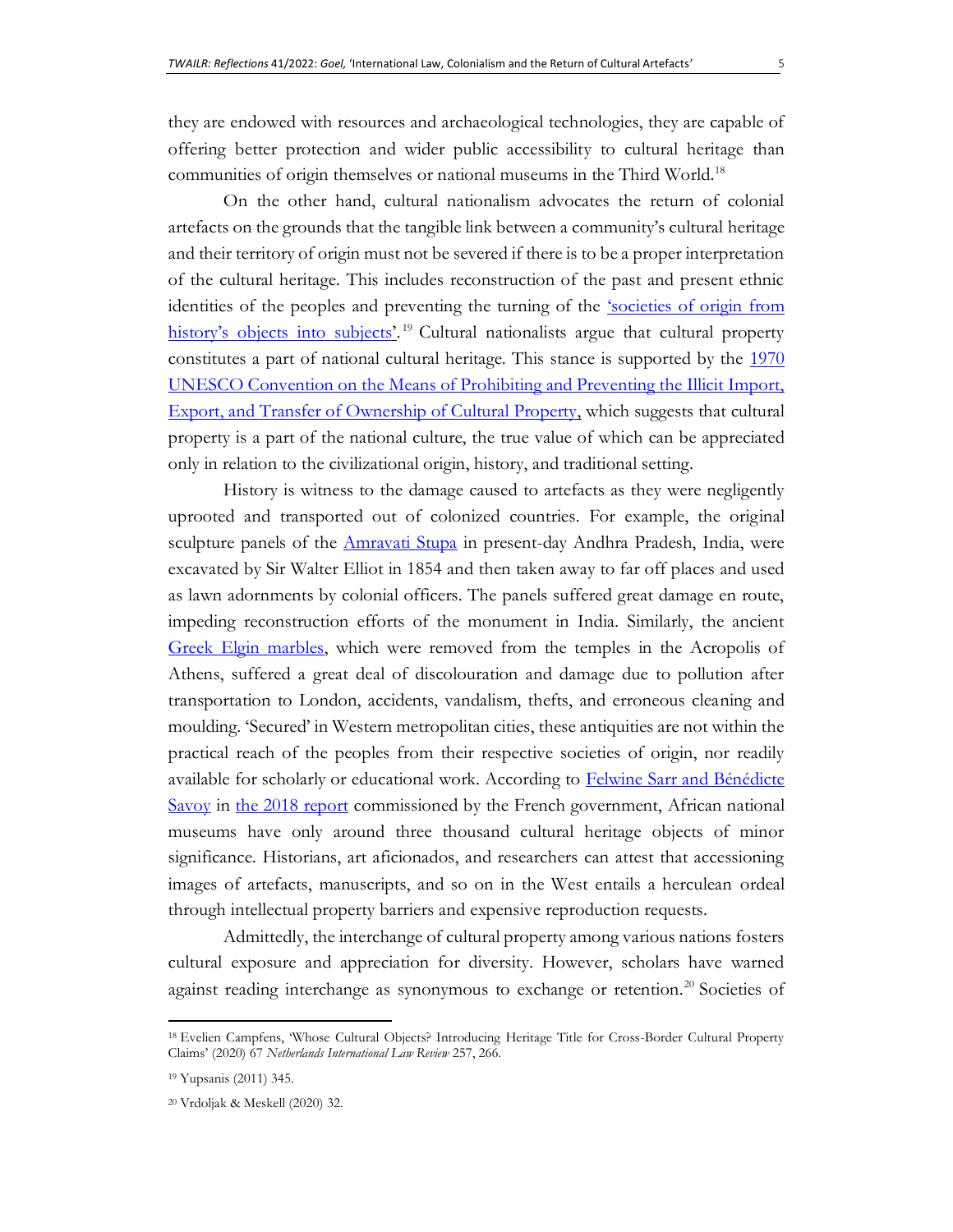origin not only have the right to access, use, and enjoy their heritage, but also the responsibility to safeguard and transmit it to their future generations and make changes thereto if compelled by need or to make them relevant.<sup>21</sup> The indispensability of these collective rights in the context of Indigenous and Tribal Peoples has been reinforced in the [Indigenous and Tribal Peoples Convention \(ILO Convention No. 169 of 1989\).](https://www.un.org/en/genocideprevention/documents/atrocity-crimes/Doc.16_Indigenous%20and%20Tribal%20Peoples%20Convention.pdf) According to the International Council of Museums, there is no exclusivity or dichotomy between the legitimate desire of states to preserve their own national and cultural heritage and the idea of a universal cultural heritage.  $22$  Importantly, interculturality or accessibility should not be prejudicial against societies of origin or used as an excuse for colonial injustice. An equitable interaction of cultures out of reciprocity and mutual respect is the *sine qua non* of interculturality.<sup>23</sup> A balance which rests on historic wrongs and tilts in favour of retention by colonial museums against realization of the collective rights of postcolonial communities is far from equitable.

# **International Conventions**

Most UNESCO and UNIDROIT conventions pertain to military conflicts or illegal thefts and are not directly applicable to colonial expropriation per se. The [1970](http://portal.unesco.org/en/ev.php-URL_ID=13039&URL_DO=DO_TOPIC&URL_SECTION=201.html)  [UNESCO Convention](http://portal.unesco.org/en/ev.php-URL_ID=13039&URL_DO=DO_TOPIC&URL_SECTION=201.html) is the first international legal instrument aimed at safeguarding cultural property and heritage during peacetime. However, its ambit is limited to thefts, clandestine excavations and illicit exports. According to Article 11 of the Convention, illicit implies the 'export and transfer of ownership of cultural property under compulsion arising directly or indirectly from the occupation of a country for a foreign power'. Further, Article 12 prescribes that state parties shall 'take all appropriate measures to prohibit and prevent the illicit import, export and transfer of ownership of cultural property' in the 'territories for the international relations of which they are responsible'. While the Convention makes no explicit mention of cultural property acquired by means of colonization, the *[travaux préparatoires](https://unesdoc.unesco.org/ark:/48223/pf0000068688/PDF/068688engo.pdf.multi)* mention that such territories were intended to include colonies for the purposes of the article.<sup>24</sup> Apart from inclusion, another issue is the non-retroactivity of the Convention, which impedes applicability to cultural property removed during historical colonization. Article 15 allows state parties to conclude special bilateral agreements among themselves regarding restitution of cultural property that has been dislocated from the territory of origin prior to the Convention entering into force. Suggestions to extend the

<sup>21</sup> Dorough & Wiessner (2020) 409, 411.

<sup>22</sup> Vrdoljak & Meskell (2020) 32.

<sup>23</sup> Ibid, 420.

<sup>24</sup> 'Means of prohibiting and preventing the illicit import, export and transfer of ownership of cultural property', UNESCO, 1964, SHC/MD/3, at para 67.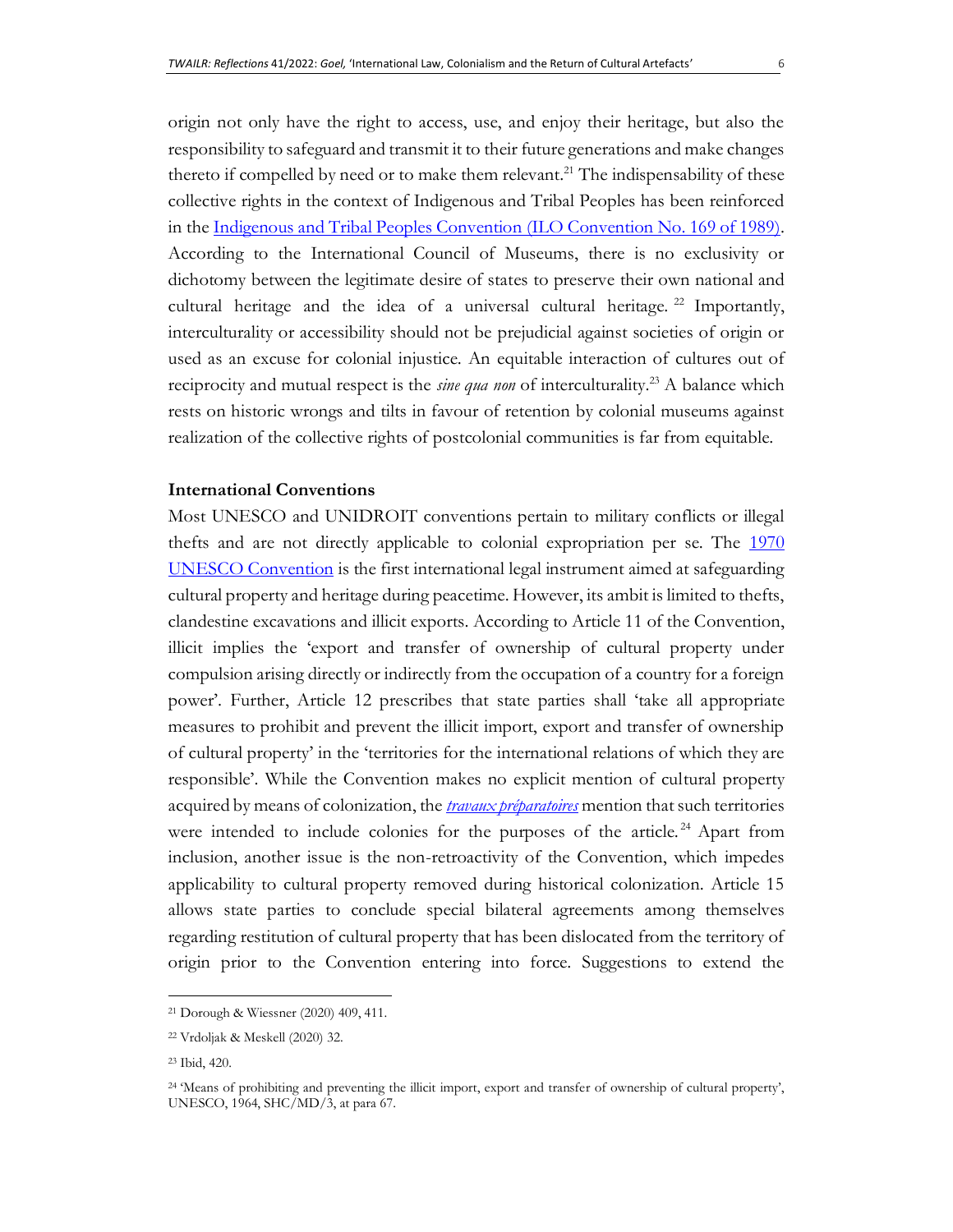applicability of the Convention to important cultural properties inalienable and inseparable from the cultural and civilisational history of the state or territory of origin had been rejected as evidenced by the *[travaux préparatoires](https://unesdoc.unesco.org/ark:/48223/pf0000068690/PDF/068690engo.pdf.multi)*. <sup>25</sup> In any case, the Convention is non-self-executing, which allows for evasion by states.

Similarly, the 1995 UNIDROIT Convention on Stolen or Illegally Exported [Cultural Objects](https://www.unidroit.org/english/conventions/1995culturalproperty/1995culturalproperty-e.pdf) does not address colonial expropriation and is limited to theft and illicit export. It is also non-retroactive in application. However, Article 10(3) states that non-retroactivity does not legitimise any illegal transaction which that took place prior to the entry into force of the Convention. Further, non-retroactivity does not limit the rights of the states to make claims or avail remedies for the restitution or return of stolen or illegally exported colonial heritage. According to Article 5(3), states can be ordered to return stolen or illegally exported colonial heritage if the requesting state satisfactorily establishes that the removal from the territory of origin significantly impairs the physical preservation of the property or its context, or the integrity of a complex object, or the preservation of information or scientific or historical character, or the traditional or ritual use of the object by communities of origin, or if the object is of significant cultural importance for the state.

Additionally, there is the [UNESCO Intergovernmental Committee,](http://www.unesco.org/new/en/culture/themes/restitution-of-cultural-property/intergovernmental-committee/) a permanent intergovernmental body independent of the 1970 UNESCO Convention, which facilitates bilateral negotiations over restitution and returns of cultural property, including cultural property which possesses spiritual value and cultural heritage that has been lost due to colonial or foreign occupation.

The jurisprudence has not yet matured to answer two contentious legal questions: Why should the artefacts and antiquities be returned when they were not unlawfully or illicitly transferred and were taken away legitimately or consensually? Why should objects moved prior to the entry of force of Conventions, particularly those moved during colonization, be returned in light of the non-retroactivity of state party obligations?

With respect to the first contention, admittedly, much of the dislocation was through explorations, expeditions, scientific or civil missions, or even donations and purchases, which *prima facie* might seem lawful. However, as [Sarr and Savoy a](http://restitutionreport2018.com/sarr_savoy_en.pdf)ptly note, many of these transactions were in reality akin to 'forced methods for purchases' and 'raids'. They call such transactions 'rationalized systems of exploitation'.<sup>26</sup> The explicit constraints in the form of taxes, threats, and reprisals make it hard to believe that natives either consented to or were compensated for such transactions. Consequently,

<sup>25</sup> 'Means of prohibiting and preventing the illicit import, export and transfer of ownership of cultural property', UNESCO, 1970, SHC/MD/5, at 10 (Annex. II).

<sup>26</sup> Sarr and Savoy (2018) 56-57.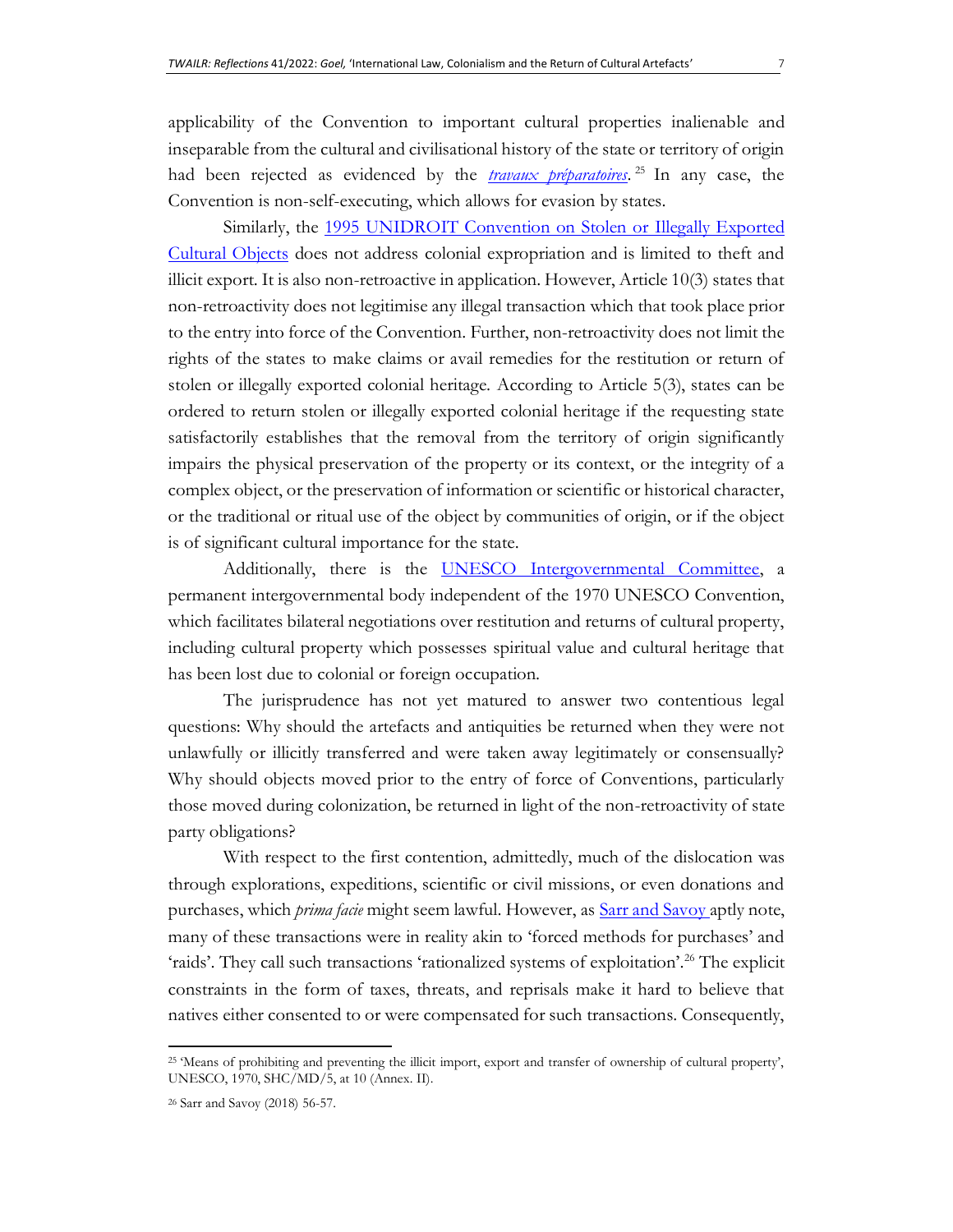they recommend that the cultural property so acquisitioned should be returned, unless there is categorical evidence or information which corroborates that natives had full knowledge and had given consent freely. The same rationale had been applied in favour of the return of Jewish owned artworks seized by Nazis. Notwithstanding the receipts and records of voluntary sale, these agreements were often rendered void on both moral and legal grounds owing to indications of duress, undue influence, and compromise to obtain visas for safe relocation. $27$ 

With respect to the issue of non-retroactivity, bilateral negotiations outside the [1995 UNIDROIT Convention](https://www.unidroit.org/english/conventions/1995culturalproperty/1995culturalproperty-e.pdf) could be viably explored to ensure as per Article 10(3) that there is no legitimization of past wrongdoing. Another potential avenue for exploration is that restitution of cultural property subject to theft, pillage, misappropriation, or vandalism germinated as a principle of customary international law in the eighteenth century and gradually evolved until its codification in various UNESCO conventions. [Zhang Yue](https://watermark.silverchair.com/jmy030.pdf?token=AQECAHi208BE49Ooan9kkhW_Ercy7Dm3ZL_9Cf3qfKAc485ysgAAAq0wggKpBgkqhkiG9w0BBwagggKaMIIClgIBADCCAo8GCSqGSIb3DQEHATAeBglghkgBZQMEAS4wEQQMViPY7_E5Fvek2WUvAgEQgIICYHNbACVPk9JVPEzFAyvmgJMNdPMYs57kHJFpmRusoiwto5uXFo1pA_onwtzOWsjko-AiFRbV5oK3rwOC_wp9hSIUEN_DwskaZHDL3lHPy6S18tHIjFWzL3YL8wI6g5LQdt9RV5OOyFRFSvMGDDM3wedeVuNyPpcyM1a5Uh2wtwJEeq-aj-AxkYgcksYnP6HkxTKweAqEEwVMB1Yv4KE0mWPo4Gz8SaAwJHDcr9nqZtfz04s4LdY9iIEcwhHMeMhJFYWK_YhZ6dIAZeTLY4I0EuLabAqjp5s42fjPZpGcL3GHrPT3NnvNFbIs-dDtf_nBSp3mqP_39JjbdrbPUfXhpAmtqpWDryEJPt8aJO7MFT8qSV-d4HXbsWyGpCP4tdh9ISH_zRZGhi0ZA-NC6tIDCMNIMDnIRym7L9GLl0iEPkHMRfp49LUfRNOeyvybs5rz4PL3WRNNestqyGV19zbamPYZzFSh2czr7u356M5ppXdAiMPm-F4dOdj5FKcuBejUHUpfueFcHH-v-226bp9wTRWGdrYSO7uucctgHsztU703SOFQ60r6R6mrOAPiiSpnfiteIoIWWounELM2tcCvjIYYlHY-nL6Nb5T3KoS5Z-oWqLcDe2TgKMjUQtAP8FykZhXKVxBsLW_Kd8VCXZX3r9w3px_5S673cdmjL9KqvPMiXI-P1LkhbDEzo_pf2GwT2LXcAdsm-h4ezJPiltGVABujrpz7PlqlvZ4FsjZkXkwTJ84MZNic4gBDXofrs5fgX4Wb7jX1k53aO5VXu3ze0TnGygMuQE-l3L1lut4uTm6E) undertakes an interesting intertemporal analysis to establish the same, albeit in the context of wartime plunder. He traces the trajectory of the evolution of the customary norm from the *res divini iuris*, which is the divine Roman law protecting sacred objects from state ownership or control, up to the early [UNESCO conventions of 1899 and 1907.](https://en.unesco.org/courier/2017nian-di-3qi/historic-resolution-protect-cultural-heritage) If it is indeed agreed that colonial expropriation did not occur in abstract, but through means of theft, misappropriation, and vandalism, or even during incursions and wars that are prohibited under customary international law, why should the principle of restitution not be extended to colonial plunder as well? History is replete with instances where colonizers looted antiquities as part of wars. For example, in the 1892 Franco-Dahomean war, which led to the latter's colonization until 1959, France looted expensive artefacts that are only now being returned. In the Siege of Seringapatam in the final Anglo-Mysore War of [1799](https://www.bonhams.com/auctions/19576/lot/163N/?category=list), Tipu Sultan was defeated by Arthur Wellesley's British troops. Wellesley had admitted in a letter that "scarcely a house in the town was left unplundered" and had even offered the loot for sale.

In any case, it is not that colonization or the systemic dislocation of cultural property stopped with the coming into force of the UNESCO conventions. According to [Sarr and Savoy,](http://restitutionreport2018.com/sarr_savoy_en.pdf) African cultural artefacts were frequently acquired by French museums until as late as 1994.<sup>28</sup> These were either previously acquired in colonial conquests, or handed down by colonial officials and their families, or acquired from the art markets.

<sup>27</sup> Karin Edvardsson *Björnberg*, 'Historic Injustices and the Moral Case for Cultural Repatriation' (2015) 18:3 *Ethical Theory and Moral Practice* 461, at 464.

<sup>28</sup> Sarr and Savoy (2018) 49.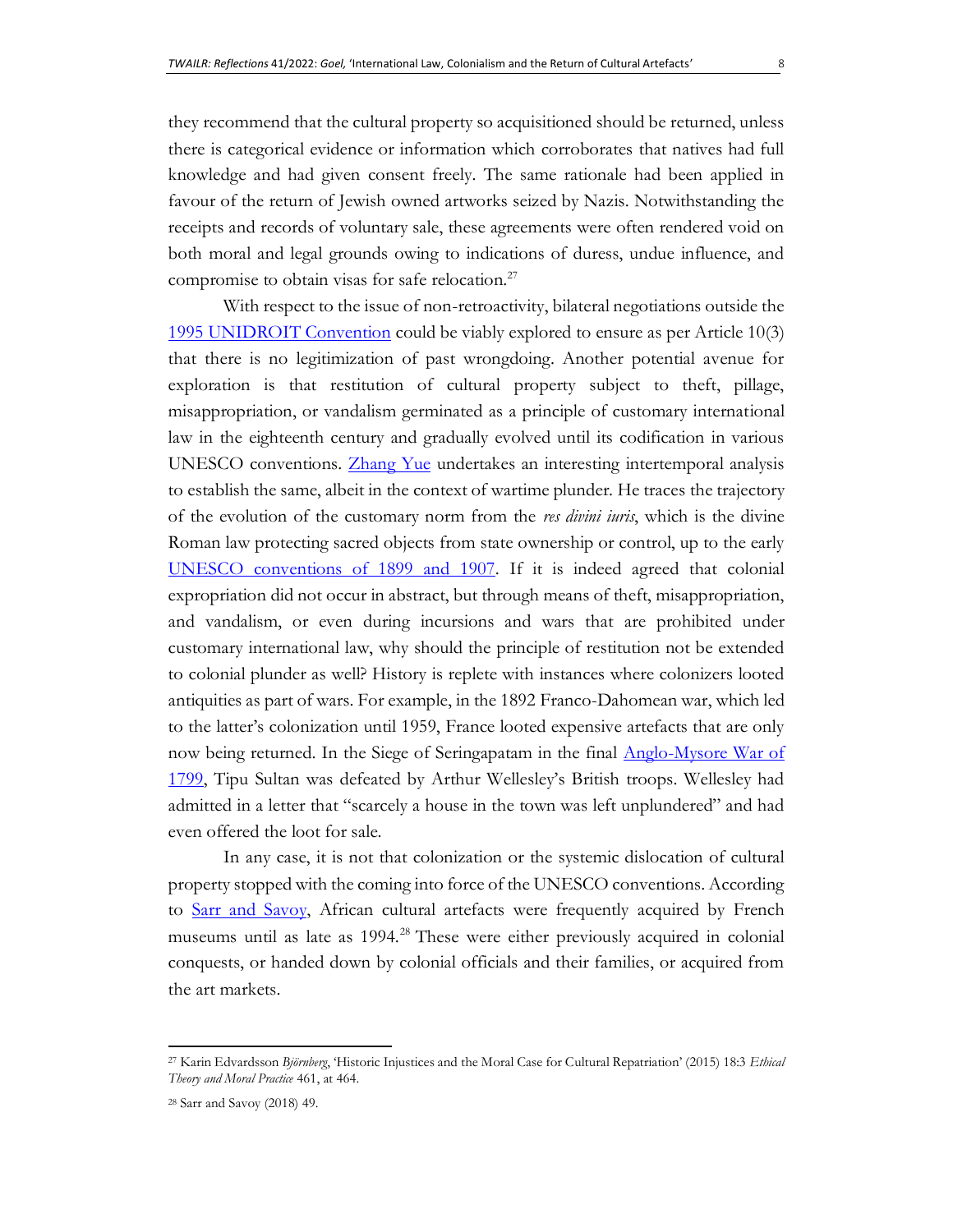#### **Alternative Approaches of State Succession and Self-Determination**

Some, like Ana Filipa Vrdoljak, have favourably turned to the concept of state succession to make their case for restitution.<sup>29</sup> Article 15(e) of the 1983 Vienna [Convention on Succession of States in Respect of State Property, Archives and Debts](https://legal.un.org/ilc/texts/instruments/english/conventions/3_3_1983.pdf) stipulates that 'movable property, having belonged to the territory to which the succession of states relates and having become state property of the predecessor state during the period of dependence, shall pass to the successor state'*.* Further, Article 15(f) provides that 'movable state property of the predecessor state … to the creation of which the dependent territory has contributed, shall pass to the successor state in proportion to the contribution of the dependent territory'. Furthermore, according to Article 28(4), the predecessor state shall cooperate with the successor state for the recovery of articles dispersed from the dependent territory of origin which the latter has succeeded to. Not very different is Article 4(a) of the [1970 UNESCO Convention,](http://portal.unesco.org/en/ev.php-URL_ID=13039&URL_DO=DO_TOPIC&URL_SECTION=201.html) which states that cultural property created by the nationals of a state constitutes cultural heritage of the respective state. The [provisions](https://legal.un.org/diplomaticconferences/1983_succession/docs/english/vol_2.pdf) on state succession codify the [principle of equity](https://legal.un.org/diplomaticconferences/1983_succession/docs/english/vol_2.pdf) in preservation of cultural heritage of occupied peoples, and make for a tenable alternate route for establishing restitution or return claims.

Human rights treaties can also make the restitution case. This is hinted in the [1966 UNESCO Declaration of Principles of International Cultural Co-operation,](http://portal.unesco.org/en/ev.php-URL_ID=13147&URL_DO=DO_TOPIC&URL_SECTION=201.html) which provides that 'every people has the right and duty to develop its culture' and this principle must be applied with due regard for human rights. The Declaration on [Granting Independence to Colonial Countries and Peoples \(UNGA Resolution 1514](https://www.ohchr.org/EN/ProfessionalInterest/Pages/Independence.aspx)  [of 1960\)](https://www.ohchr.org/EN/ProfessionalInterest/Pages/Independence.aspx) has acknowledged that colonization impeded the cultural development of colonized peoples and hindered the realization of their right to cultural selfdetermination, which is a norm of [peremptory character](https://legal.un.org/ilc/reports/2019/english/chp5.pdf) (along with the prohibition of racial discrimination and apartheid, and the prohibition of slavery, in draft conclusion 23). <sup>30</sup> The human right to self-determination is in Article 1 of the [International Covenant on Civil and Political Rights](https://www.ohchr.org/en/professionalinterest/pages/ccpr.aspx) and the [International Covenant](https://www.ohchr.org/en/professionalinterest/pages/cescr.aspx)  [on Economic, Social and Cultural Rights.](https://www.ohchr.org/en/professionalinterest/pages/cescr.aspx) Articles 27 and 15 of the Covenants respectively guarantee community rights to minorities to enjoy their own culture, which includes a way of life closely associated with the territory and the use of its resources as attested by the Human Rights Committee's [General Comment No. 23.](https://documents-dds-ny.un.org/doc/UNDOC/GEN/G94/162/61/PDF/G9416261.pdf?OpenElement) The [1995 UNIDROIT Convention](https://www.unidroit.org/english/conventions/1995culturalproperty/1995culturalproperty-e.pdf) also embraces the idea that the right to cultural self-determination cannot be progressively met in absence of their cultural heritage, created on their territory by their own genius.

<sup>29</sup> Ana Filipa Vrdoljak, *International Law, Museums and the Return of Cultural Objects* (CUP, 2006) 202.

<sup>30</sup> UN International Law Commission, *Peremptory norms of general international law (jus cogens)*, UN Doc A/74/10, <https://legal.un.org/ilc/reports/2019/english/chp5.pdf> (accessed 14 October 2021).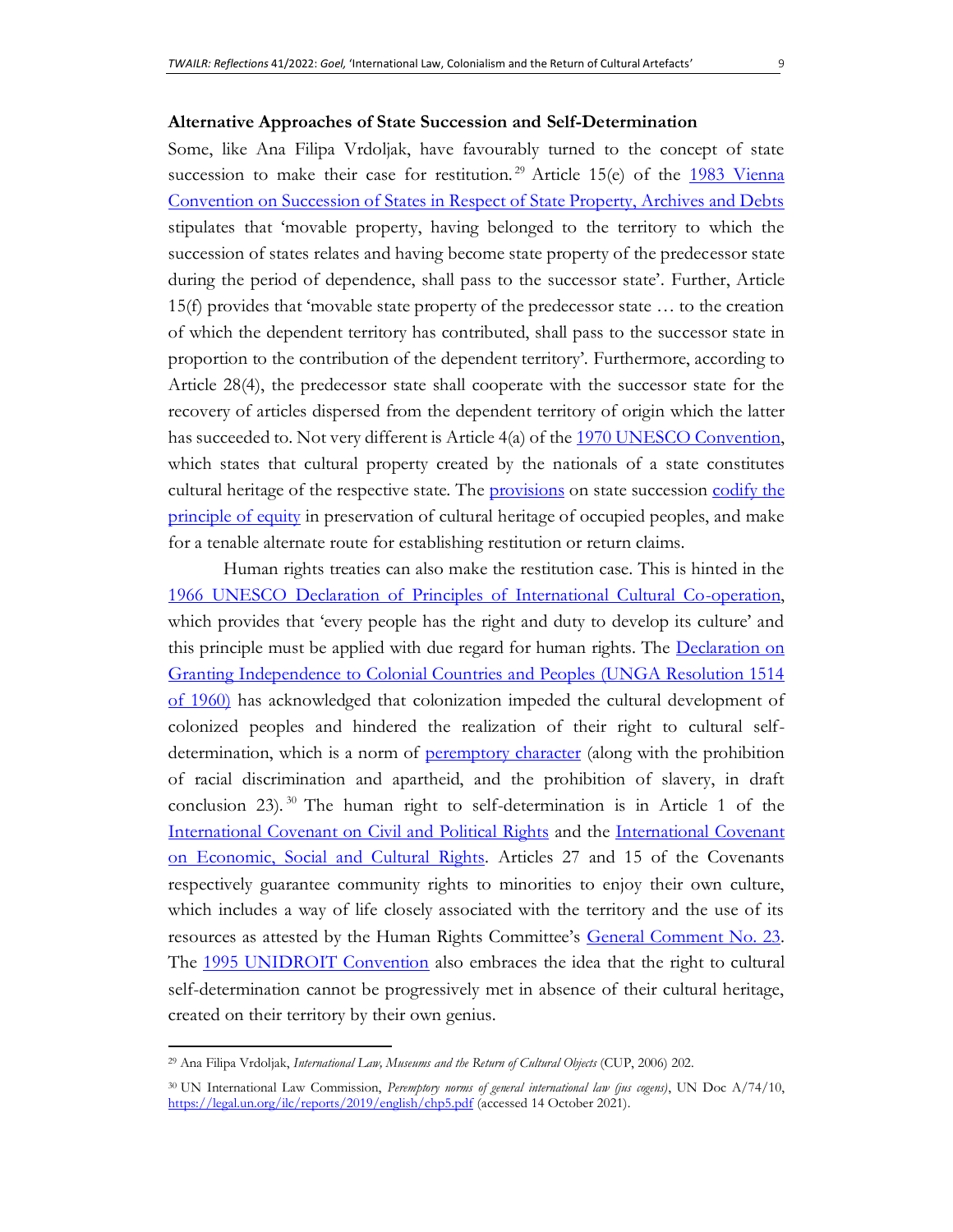Specifically with regard to the rights of Indigenous and Tribal peoples, pursuant to [Resolution 5/2012 of the International Law Association,](https://www.google.com/url?sa=t&rct=j&q=&esrc=s&source=web&cd=&ved=2ahUKEwjkkfiGjIjxAhWFA3IKHX-EAe0QFjABegQIBRAD&url=https%3A%2F%2Fila.vettoreweb.com%2FStorage%2FDownload.aspx%3FDbStorageId%3D1242%26StorageFileGuid%3D8ec956d5-2aa5-4ba2-9bf7-13de4659ee65&usg=AOvVaw3WEx7Ad58eetWwcRnSbcsS) states are obligated to recognize, respect, safeguard, promote and fulfil the rights of Indigenous and Tribal Peoples to their resources. Additionally, according to Karolina Kuprecht, an Indigenous or Tribal community's right to repatriation in cases of dispossession from ancestral land, which is well established by [regional human rights courts,](https://www.achpr.org/public/Document/file/English/achpr30_155_96_eng.pdf) can be effectively transposed to make a case for repatriation of cultural property as well. This is because both are conjunctive rights owing to the uncompromisable link between the community, its land, and cultural heritage.<sup>31</sup> Thus, retention of cultural artefacts also leads to a loss of cultural identity of a nation and in turn its sovereignty.<sup>32</sup> Admittedly, the continuing colonization of Indigenous and Tribal peoples is distinguishable from the experiences of postcolonial communities of origin or national communities at large. This reflection attempts to make a case only for the restitution of artefacts through

#### **Customary International Law and the Doctrine of Specifically Affected States**

the axioms of general international cultural law binding on states.

As mentioned, restitution of cultural property lost due to theft, pillage, misappropriation or wartime plunder is customary international law. Customary law can also be extended to restitution of cultural property lost to colonial expropriation. There is ample state practice and *opinio juris* [evidenced by](https://legal.un.org/ilc/texts/instruments/english/commentaries/1_13_2018.pdf) the administrative acts of states, their diplomatic conduct especially at international and intergovernmental conferences, decisions of national courts, and teachings of the highly qualified publicists of these states, and so on. Numerous states have started exerting pressure on their former colonizers to return their cultural artefacts. [India has long demanded](https://www.theweek.co.uk/103267/should-museums-return-their-colonial-artefacts) that its lost heritage be returned, including the [Kohinoor diamond,](https://ir.lawnet.fordham.edu/cgi/viewcontent.cgi?article=2098&context=ilj) which has become emblematic of its restitution struggle. China too has been a vocal critic of commercial trade of antiquities of Chinese origin in other countries, most notably the 2009 auctioning of Yuanmingyuan artefacts that the British and French expeditionary forces looted during raids on the Old Summer Palace in 1860.<sup>33</sup> [Sri Lanka](http://www.colombopage.com/archive_19A/Mar12_1552407410CH.php) and [Indonesia](https://en.unesco.org/courier/2020-4/netherlands-museums-confront-countrys-colonial-past) have been liaising with **Dutch museums** and private collectors seeking return of objects taken away in the sixteenth century. Similarly, [South Korea,](https://www.reuters.com/article/idINIndia-52761220101109) [Cambodia,](https://www.bbc.com/news/world-asia-35378747) [Laos,](https://scholarship.law.upenn.edu/cgi/viewcontent.cgi?article=1182&context=penn_law_review) and other states, are demanding a return of their respective colonial heritage. Pressure is mounting from African countries as well. An *Ethiopian obelisk* looted by Mussolini from the city of Axum during the Italian invasion is now being returned. [Germany](https://www.bbc.com/news/world-africa-56949003) is

<sup>31</sup> Karolina Kuprecht, *Indigenous Peoples' Cultural Property Claims: Repatriation and Beyond* (Springer, 2014) 175.

<sup>32</sup> Siegfried Wiessner, 'Culture and the Rights of Indigenous Peoples' in Ana Filipa Vrdoljak (eds.), *The Cultural Dimension of Human Rights* (OUP, 2014) 118.

<sup>33</sup> Keun- Guwan Lee (2020) 836, 838.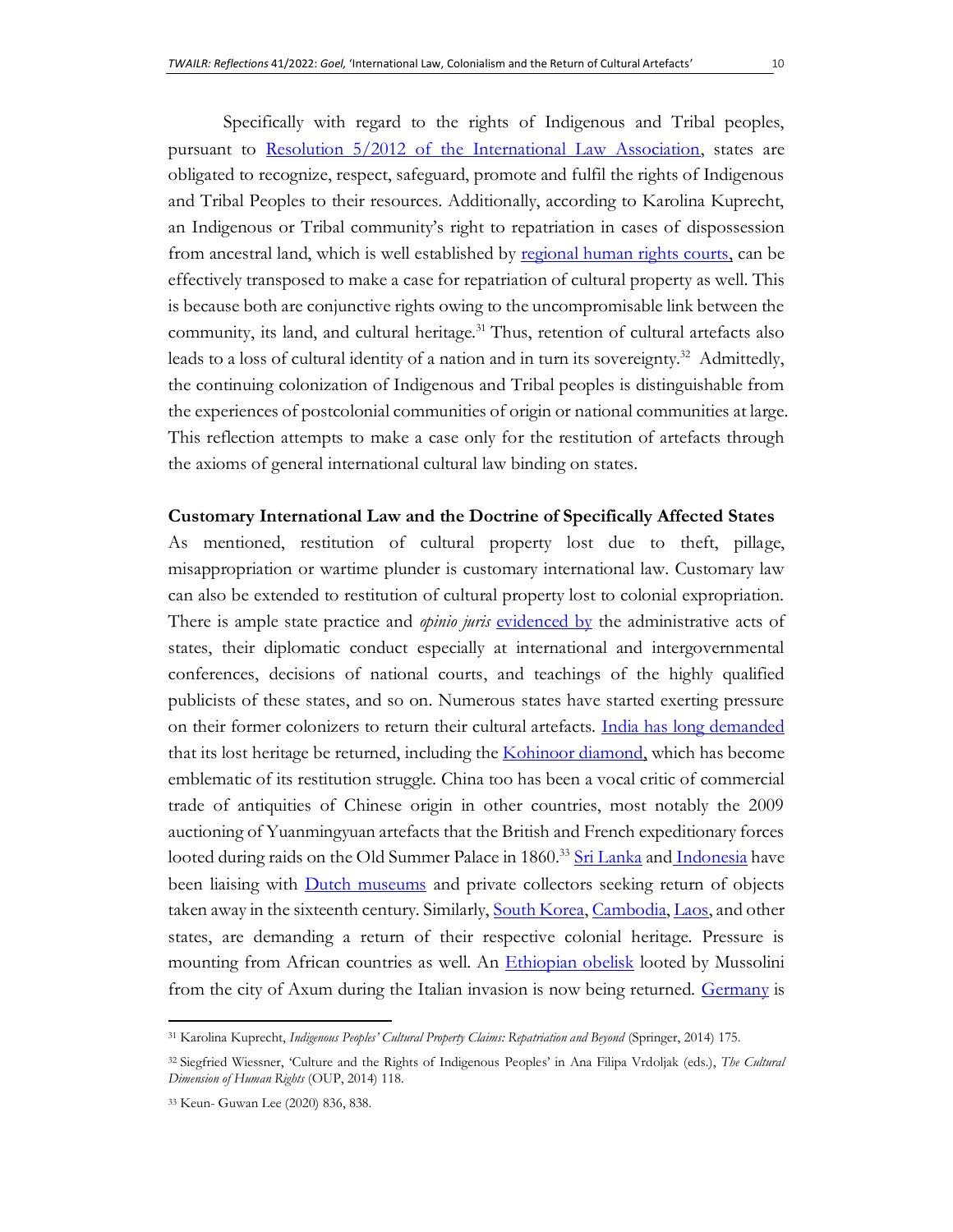finalizing the return of royal bronzes from the Kingdom of Benin to Nigeria. There are also calls by [Algeria](https://www.bbc.com/news/world-africa-53270288) and the [Democratic Republic of Congo,](https://www.euronews.com/2018/12/09/belgium-colonial-museum-reopens-amid-drc-s-demand-for-return-of-artifacts) as well as in the Caribbean and Pacific from *Jamaica* and *Easter Island*. With a welcome focus on human rights and cultural diplomacy, former colonies are beginning to acknowledge and remedy historic wrongs. In addition to France, the Netherlands has also committed itself to an unconditional return of looted museum objects to former colonies by bringing its museums under a [National Policy Framework.](https://www.government.nl/latest/news/2021/01/29/government-redressing-an-injustice-by-returning-cultural-heritage-objects-to-their-country-of-origin) The country intends to include its former colonies in the finalisation of the legislative framework in an endeavour to <u>avoid a neo-colonial approach</u>.

State practice is not just limited to bilateral demands. Domestic courts have begun to interpret international human rights law progressively to approve restitution claims. The Consiglio di Stato of Italy [deemed](https://plone.unige.ch/art-adr/cases-affaires/venus-of-cyrene-2013-italy-and-libya) in 2008 that the retention of the Venus [of Cyrene,](https://plone.unige.ch/art-adr/cases-affaires/venus-of-cyrene-2013-italy-and-libya/case-note-2013-venus-of-cyrene-2013-italy-and-libya) a headless marble sculpture, violated the right of self-determination of the peoples of its former colonies, in this case Libya, and ordered its return. The 1973 UN General Assembly [Resolution 3187](http://www.unesco.org/culture/laws/pdf/UNGA_resolution3187.pdf) passed with an overwhelming majority and deplored 'the wholesale removal, virtually without payment, of objets d'art from one country to another, frequently as a result of colonial or foreign occupation'. The Resolution called upon states to prohibit the continuing expropriation of such artworks in light of their 'special obligations'.<sup>34</sup> The International Law Association's Committee on the Rights of Indigenous People also noted that norms of customary character had developed on the preservation of cultural heritage and identity, right to traditional resources, and reparation and redress.<sup>35</sup>

States specially affected by the subject-matter can independently give birth to customary norms notwithstanding the support of other non-specially affected states.<sup>36</sup> The state practice and *opinio juris* of states that have been former colonies and hence at the receiving end of colonial oppression and expropriation carries more weight in this regard. Consequently, owing to [widespread and representative participation](https://www.icj-cij.org/public/files/case-related/52/052-19690220-JUD-01-00-EN.pdf) by former colonies whose interests are specially-affected, it can be argued that a customary international law norm for restitution has crystallized. The practice of such states should be ascribed greater weight in such situations so as to rebalance of scales in custom formation until now weighted in favour of the global North.

<sup>34</sup> Sebastian M Spitra, 'Civilisation, Protection, Restitution: A Critical History of International Cultural Heritage Law in the 19th and 20th Century' (2020) 22 *Journal of the History of International Law* 329, at 347.

<sup>35</sup> Dalee Smabo Dorough & Siegfried Wiessner (2020) 423.

<sup>36</sup> Kevin Jon Heller, 'Specially-Affected States and the Formation of Custom' (2018) 112:2 *American Journal of International Law* 191, at 207.